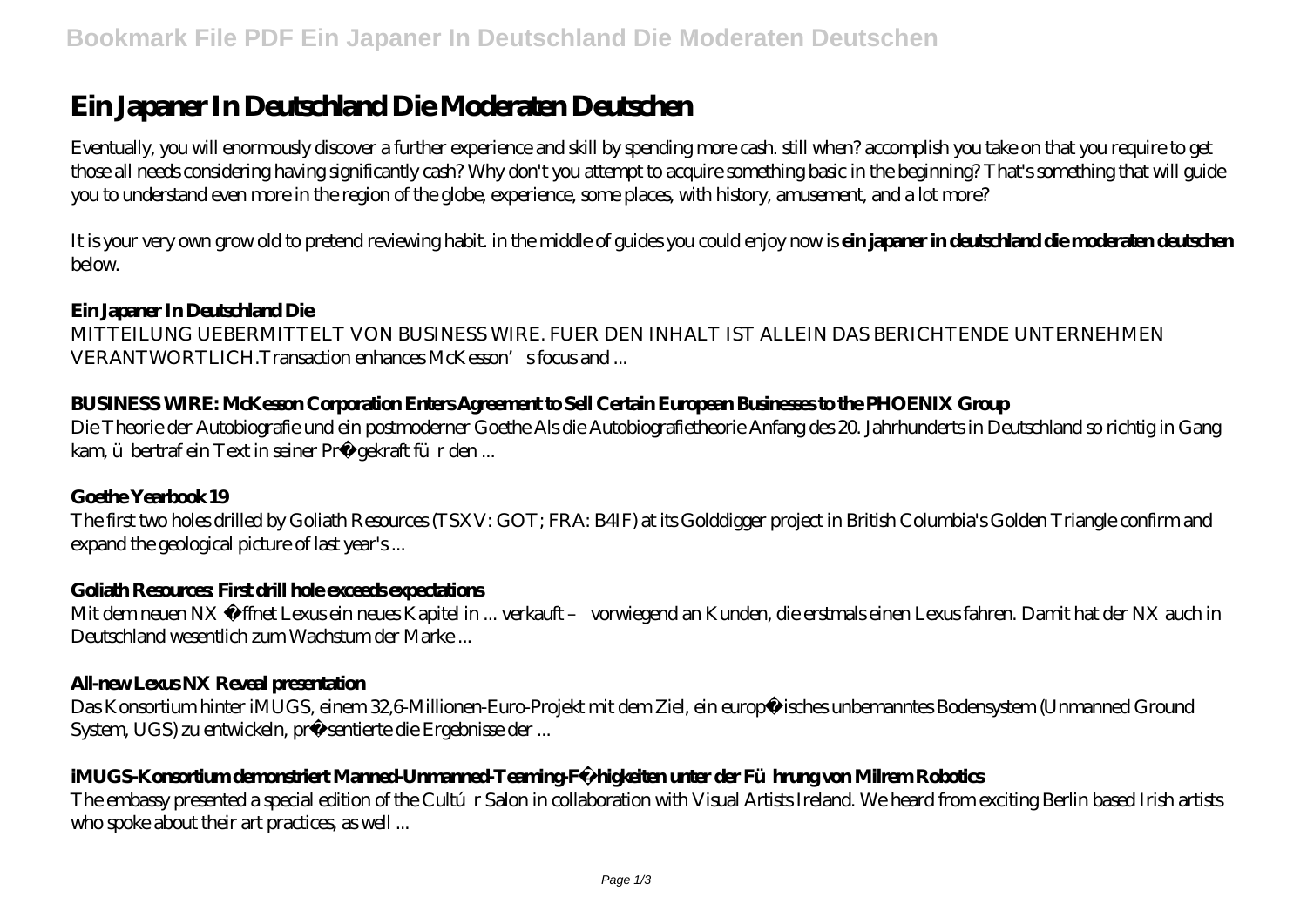#### **Cultúr Salon - studio visit with Berlin artists**

Zeit Aktuelle Nachrichten Fr DGAP-DD: Xlife Sciences AG (deutsch) Meldung und öffentliche Bekanntgabe der Geschäfte von Personen, die Führungsaufgaben wahrnehmen, sowie in enger Beziehung zu ...

# **Xlife Sciences AG: curasan AG and Xlife Sciences AG Cooperate in the Field of Regenerative Medicine**

Wir haben die Vectron Systems AG im Rahmen eines DCF-Modells bewertet und ein Kursziel in Höhe von 21,15€ ermittelt und vergeben das Rating KAUFEN.

# **Metalloinvest announces intragroup structure optimisation**

MW solar park via contribution in kind and gains experienced project developer as strategic shareholder Gruenwald, July 2, 2021 - Pacifico Renewables Yield AG (ISIN: DE000A2YN371) (the "Company"), an...

# **Pacifico Renewables Yield AG**

Incoming Orders Implenia wins large tunnelling project in France: Lot 3 of the Lyon-Turin base tunnel 2021-07-09 ...

# **EQS-News: Implenia wins large tunnelling project in France: Lot 3 of the Lyon-Turin base tunnel**

In an interview with the Redaktionsnetzwerk Deutschland ... still far too early to dispense with indoor masks. Ein kompletter Verzicht auf die Maskenpflicht kurz vor der Impfung von Millionen ...

# **German health experts give green light to end of masks, but only outside**

There is a lifetime that has passed since the last time, fine English footballers who have come and gone, a stadium bulldozed into the dust and regular epochs of national self-loathing, yet when ...

# **England beat Germany as Raheem Sterling and Harry Kane score to reach Euro 2020 quarters**

CDU, 'Für ein Deutschland, in dem wir gut und gerne leben', 2 July 2017. SPD Berlin on Twitter, ' Die Zukunft braucht neue Ideen. Und einen, der sie durchsetz ', 2 August 2017.

# **The Merkel legacy: Avoiding conflict for 16 years**

The group of companies includes Axis Intermodal Deutschland GmbH, the largest rental company for swap bodies in Europe, the container manager Noble Container Leasing Ltd. with locations in Hong ...

# **Fondswissen Beratung: Solvium Capital launches SICAV for German Institutional Investors**

Market Report08.07.2021 / 15:30 Press release, July 8, 2021Sustainable strategies for investing in healthcare capture the spirit of the times - and generate competitive returnsThree years ago, ...